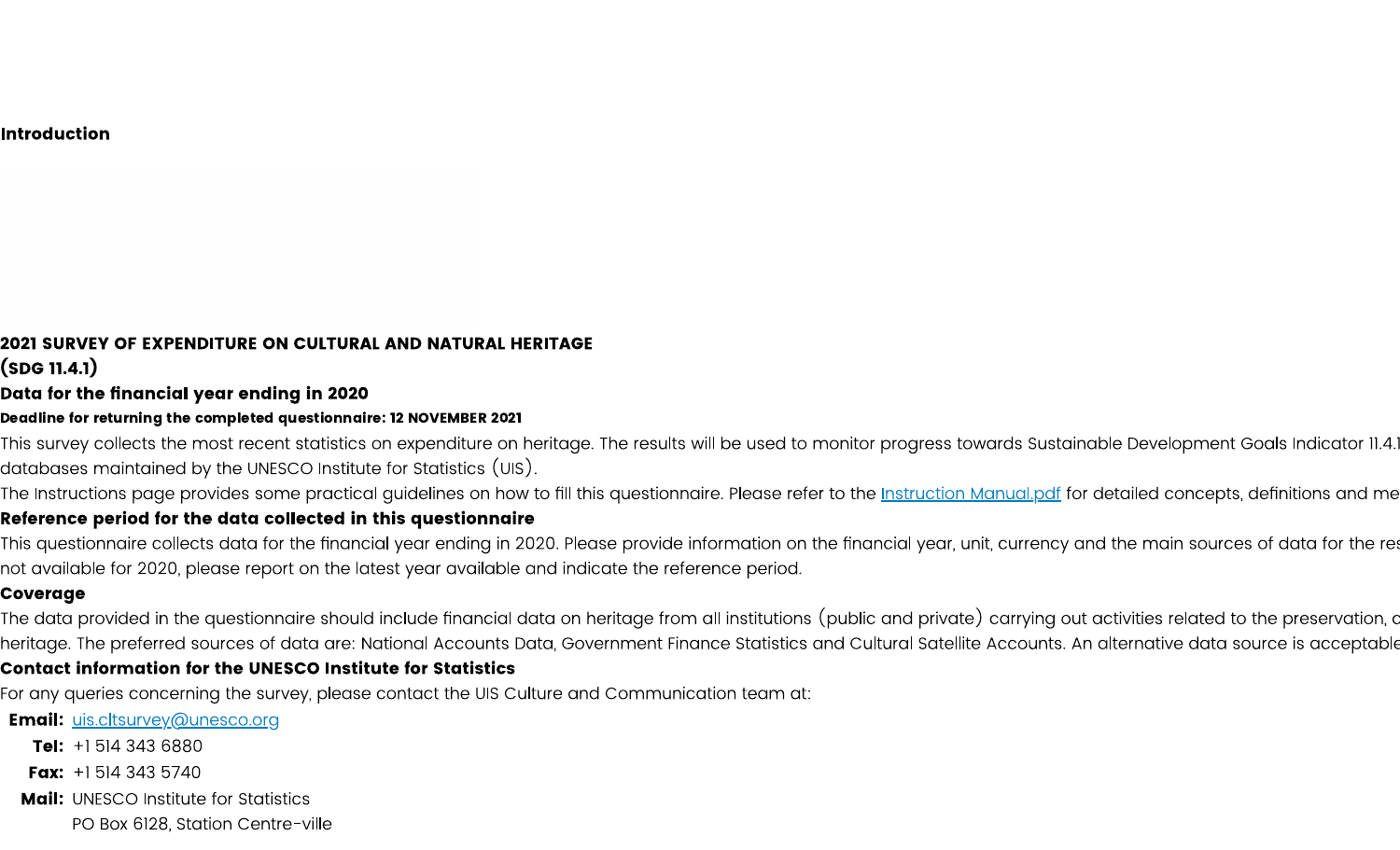Montreal, QC H3C 3J7 CANADA

## **Instructions**

# Instructions for completing the questionnaire

# **Validation checks**

The questionnaire contains validation checks using conditional formatting to highlight errors or invalid data entries. If further input is required, for example when an error is de message will appear.

## **Structure of data items**

In order to ensure the provision of complete data and metadata, each data item is composed of three distinct cells which accept numeric data (including zeros to indicate and comments. Countries are requested to make every effort to provide complete data in the numeric data cell. If data are not available, please use the appropriate codes



## Numeric data

These cells only accept numeric values, including zeros (to indicate nil or negligible data). Please note that an error message will appear if a non-numeric value is entered. without an accompanying code in the respective code's cell (as described below). If left blank, please note that the total is considered to be missing or incomplete with res

# **Observation status codes**

These cells only accept the letter codes described below and are located to the right of the numeric data cells. The codes provide additional information about the quality c The correct use of codes is essential to ensure cross-national comparability and completeness of data. The codes are used in statistical analyses and reports to indicate th not available. Please explain any data coverage issues using the following codes:

# M - data not available or missing

If a category exists in your national system but the related data are not available, cannot be estimated and are not included in any other cells of the questionnaire, please e considered to be missing or incomplete with respect to these categories. If possible, please provide a comment to indicate why data are not available.

# Q - missing value: suppressed

If data are supressed due to national statistical confidentiality requirements or because the sampling error is too high, please enter 'Q' in the codes cell. If possible, indicate t that the total should still include these data and should remain consistent with other totals in the questionnaire.

# U - low reliability

If data can be provided but are considered to be of low quality or low reliability, please enter 'U' in the codes cell. Please provide a comment whether data can be published

## W - includes data from another category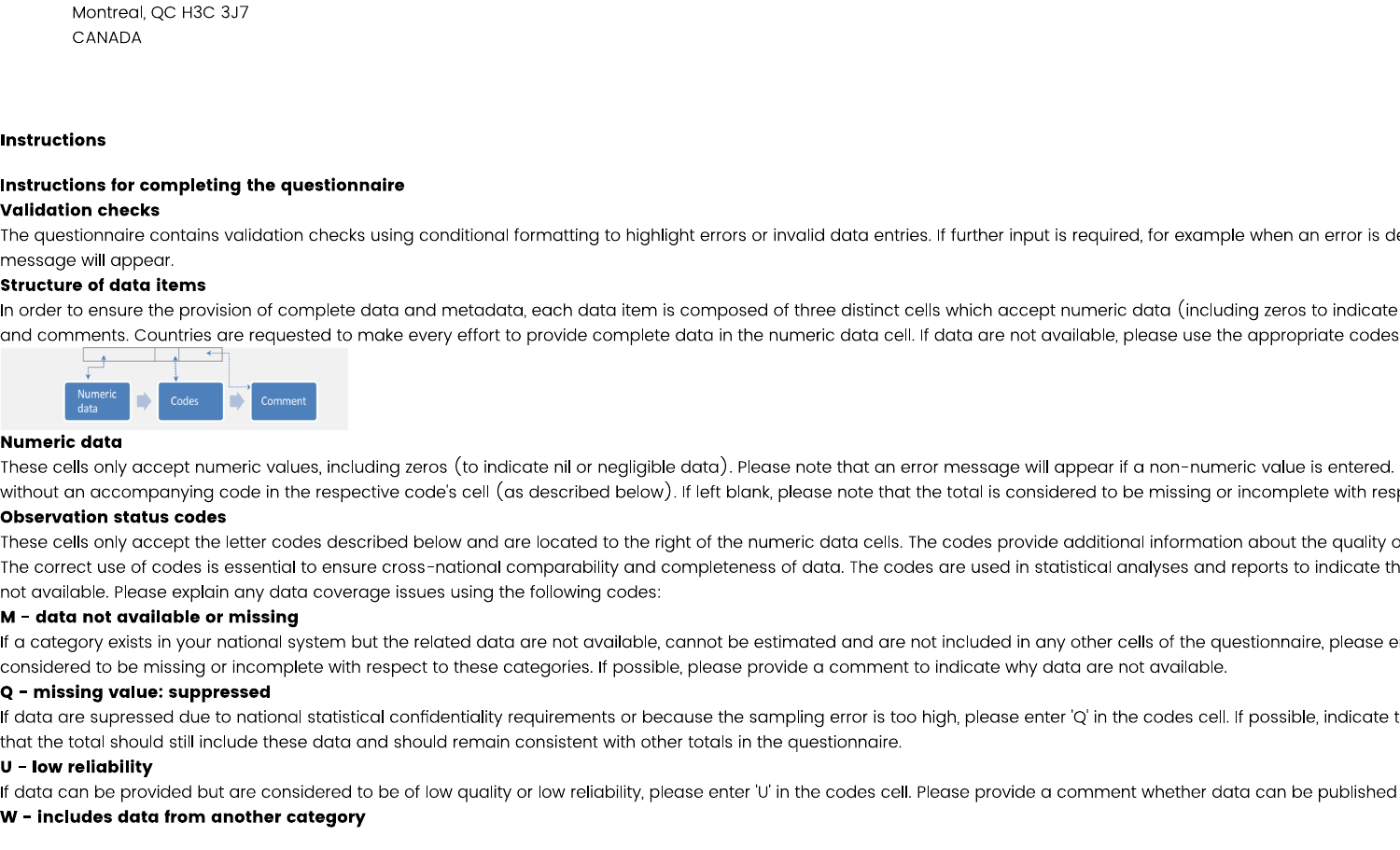If data include other categories and are therefore over-covered, please enter 'W'. Please also indicate which data are included by using free text. Where appropriate, please

#### X - data included elsewhere

If a data item or category exists in your national system but cannot be disaggregated from another category, please enter 'X'. Indicate in which cell the data are included by the code 'W' described above.

# Z - category not applicable

If a data item or table refers to a category which does not apply or exist in your national system, please enter 'Z' . The use of this code indicates that data for these categorie **Navigation** 

Please note that all fields marked with an asterisk  $(\ast)$  are mandatory, thus you will not be able to continue without completing these fields.

Please do not use the front and back arrows of the browser.

Clicking the three line menu icon (left side) allows you to navigate between sections. Use the scroll bars (far right side or bottom of each page) to move up and down or le arrows to navigate through the survey.

## Clicking on the "Submit" button located at the end of the questionnaire will send your survey response to UIS.

 $\checkmark$ 

## **Metadata**

#### **METADATA**

Questionnaire code: UIS\_CLT\_HE\_2021EN1

Country: Please select a country

## 1. Please provide information on the person $(\mathsf{s})$  responsible for completing this questionnaire.

Full Name (Please indicate title): $^\ast$ 

Organization:\*

Organization unit:\*

Function:\*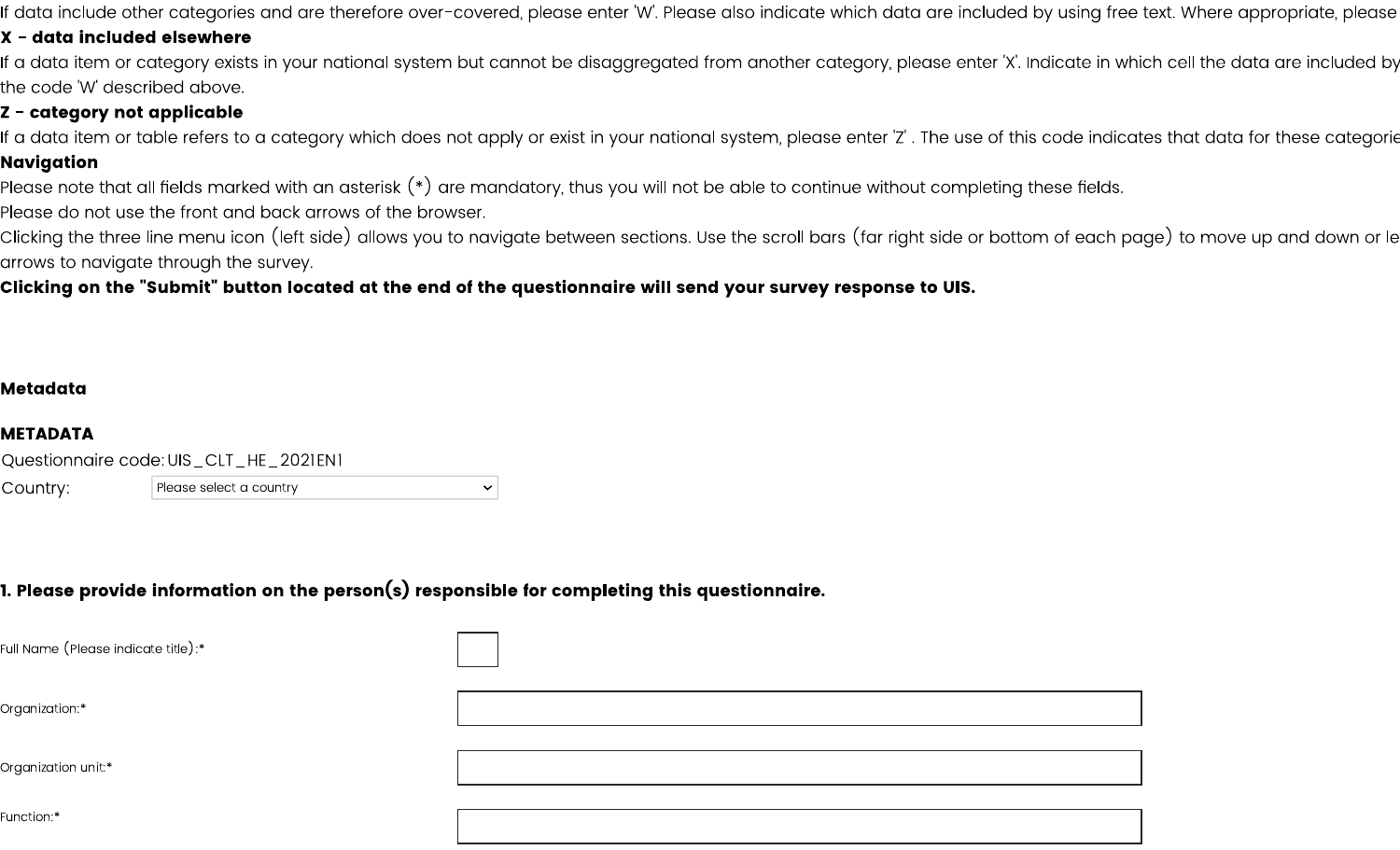| Email address:*        |  |
|------------------------|--|
|                        |  |
| Phone number:*         |  |
|                        |  |
| Fax number:            |  |
|                        |  |
| Institutional website: |  |
|                        |  |

Contact 2: Head of the organization (if different from Contact 1):  $\,$ 

| Full Name:             |  |
|------------------------|--|
| Organization:          |  |
| Organization unit:     |  |
| Function:              |  |
| Email address:         |  |
| Phone number:          |  |
| Fax number:            |  |
| Institutional website: |  |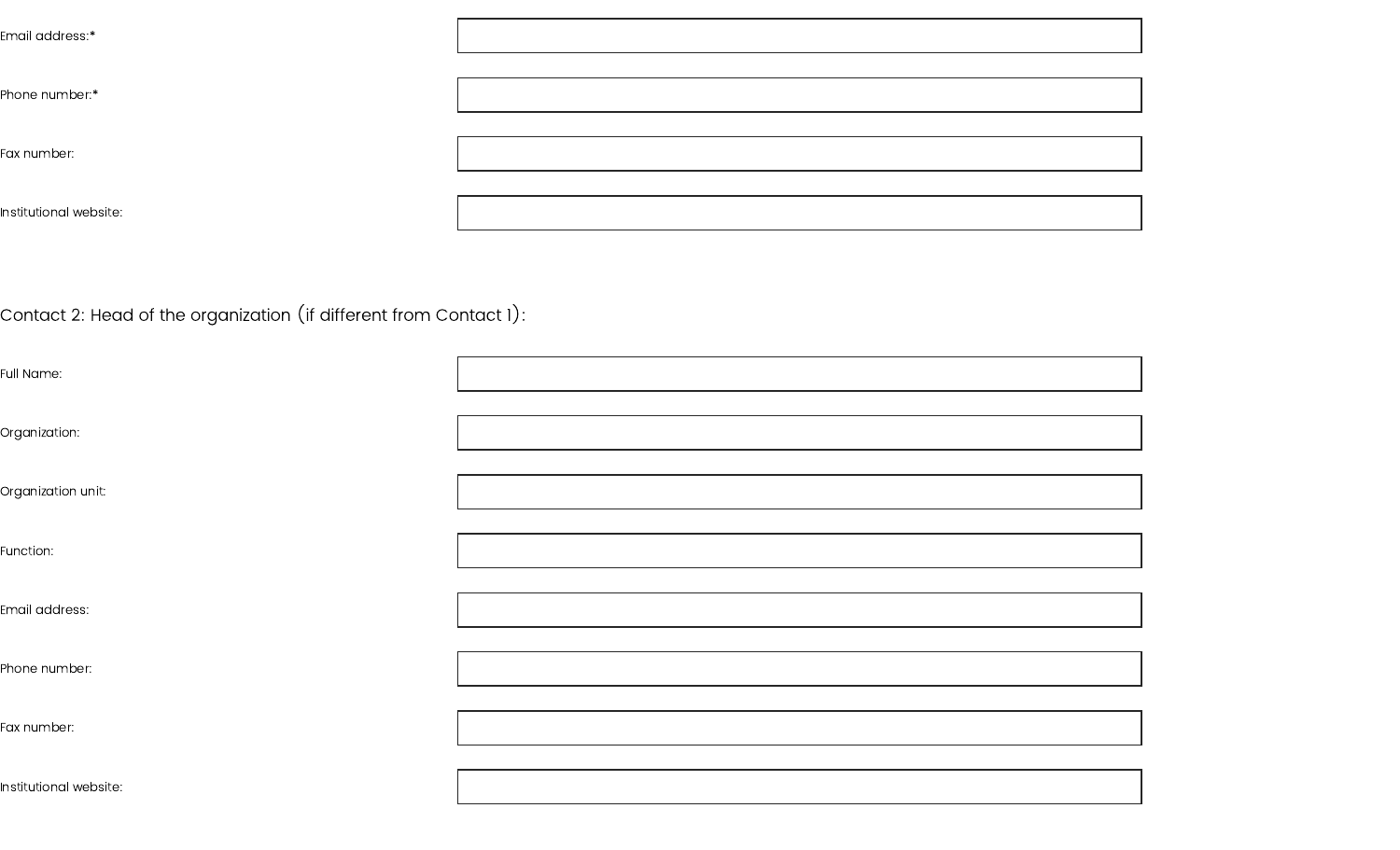2. Finance data should refer to the financial year ending in 2020; otherwise use the latest year available. Finance data must be reported in the national curre and currency for the reported data.

| Financial year start (dd/mm/yyyy):*                          |  |
|--------------------------------------------------------------|--|
| Financial year end $(\text{dd}/\text{mm}/\text{yyy})$ : $^*$ |  |
|                                                              |  |

Unit: | Please Select v

Currency: Please select  $\bar{\mathbf{v}}$ 

3. Data provided in all tables should refer to actual expenditure. If actual expenditure data are not available, please provide budget allocations instead. Please select one option below:

 $\bigcirc$  Actual expenditure

 $\bigcirc$  Budget allocation

# 4. Please indicate the scope of your response to the questionnaire (please select one option for each sector)

|                    | Completely covered | Partially covered | Not covered | Completely covered |
|--------------------|--------------------|-------------------|-------------|--------------------|
| Degree of coverage |                    |                   |             |                    |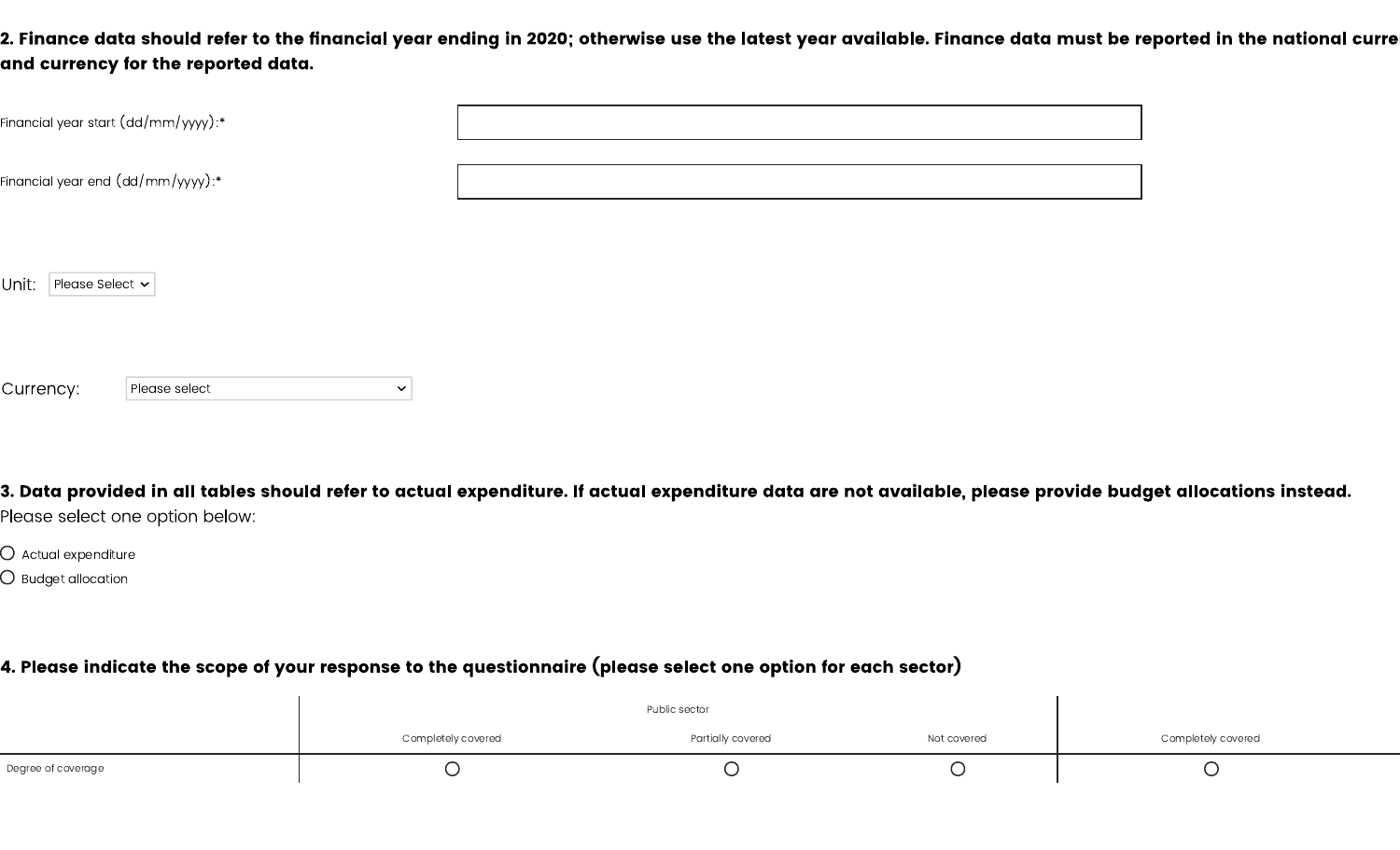If a sector is "partially" or "not covered", please provide detailed explanations on the exclusions in the box below:

5. Please provide your country's population data by geographical area. Include the reference year, the national definition of urban/rural area and any other r Number of inhabitants Reference year and national definition

| Urban area        |  |  |
|-------------------|--|--|
| Rural area        |  |  |
| Total population: |  |  |

#### **DATA SOURCES**

## 6. Please provide information on the main source of data

| For public expenditure                                |  |
|-------------------------------------------------------|--|
| F <b>or private expenditure</b> $(\mathsf{National})$ |  |
| F <b>or private expenditure</b> (International)       |  |

# 7. Please provide information on the methodology used to estimate the following:

Public expenditure on heritage: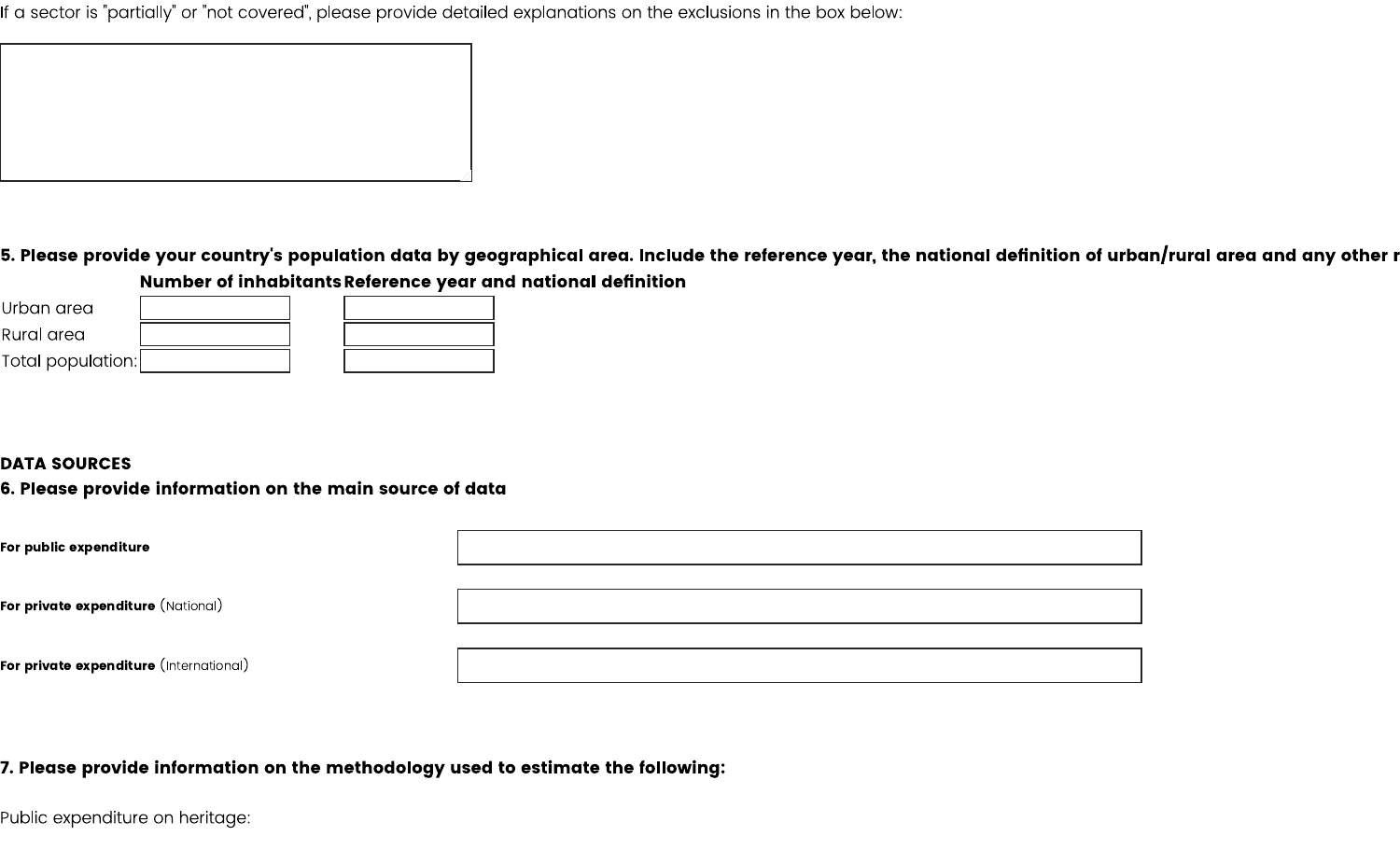

Private expenditure on heritage:



8. The survey uses the Classification of the Functions of Government (COFOG) to estimate culture expenditure in Table HE1. Please indicate which classificatic



9. Please provide below the list of codes and labels, which were used to estimate expenditure in HE1.

**COFOG or National classification** 

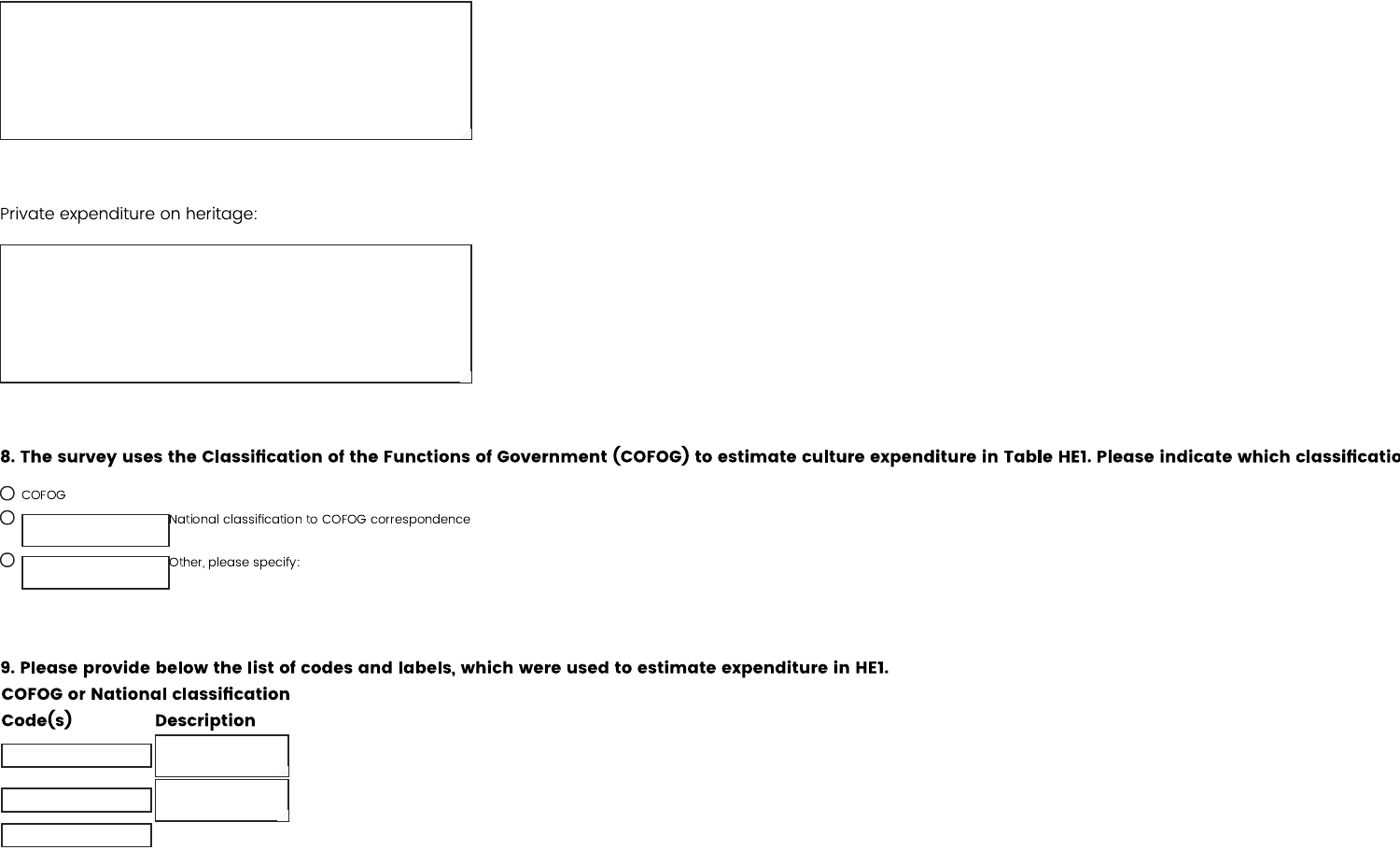

10. The definitions of cultural and natural heritage activities are based on the International Standard industrial Classification (ISIC) Revision 4. Please indicat relevant tables:



11. If a national Industry classification was used, please provide the list of codes, which were used to estimate cultural and natural heritage and their mappin

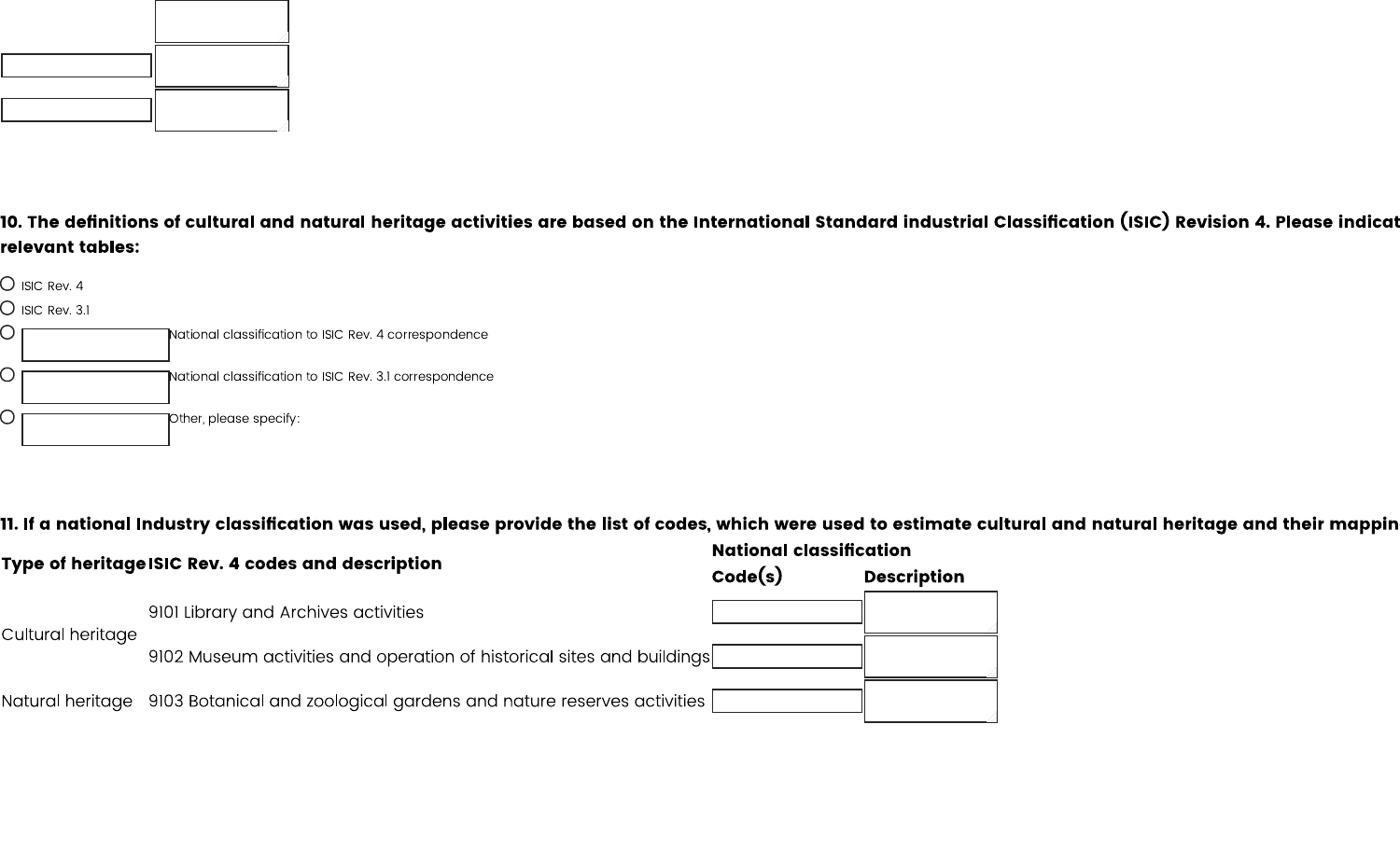## 12. Indicate the coverage of private expenditure data. Tick all relevant categories

#### **National sources**

- $\Box$  Donations by individuals
- $\Box$  Donations by legal entity
- $\Box$  Income from admissions / membership fees / selling services and goods
- $\Box$  Corporate sponsorship

#### **International sources**

- $\Box$  Donations by bilateral and multilateral organizations
- $\Box$  Official development aid
- $\Box$  International funds
- $\Box$  Not specified

# 13. Please provide any explanation or clarification on the coverage of private expenditure

14. Please provide any explanations or clarifications (including the methodology used) which will help with the interpretation of data requested in any part o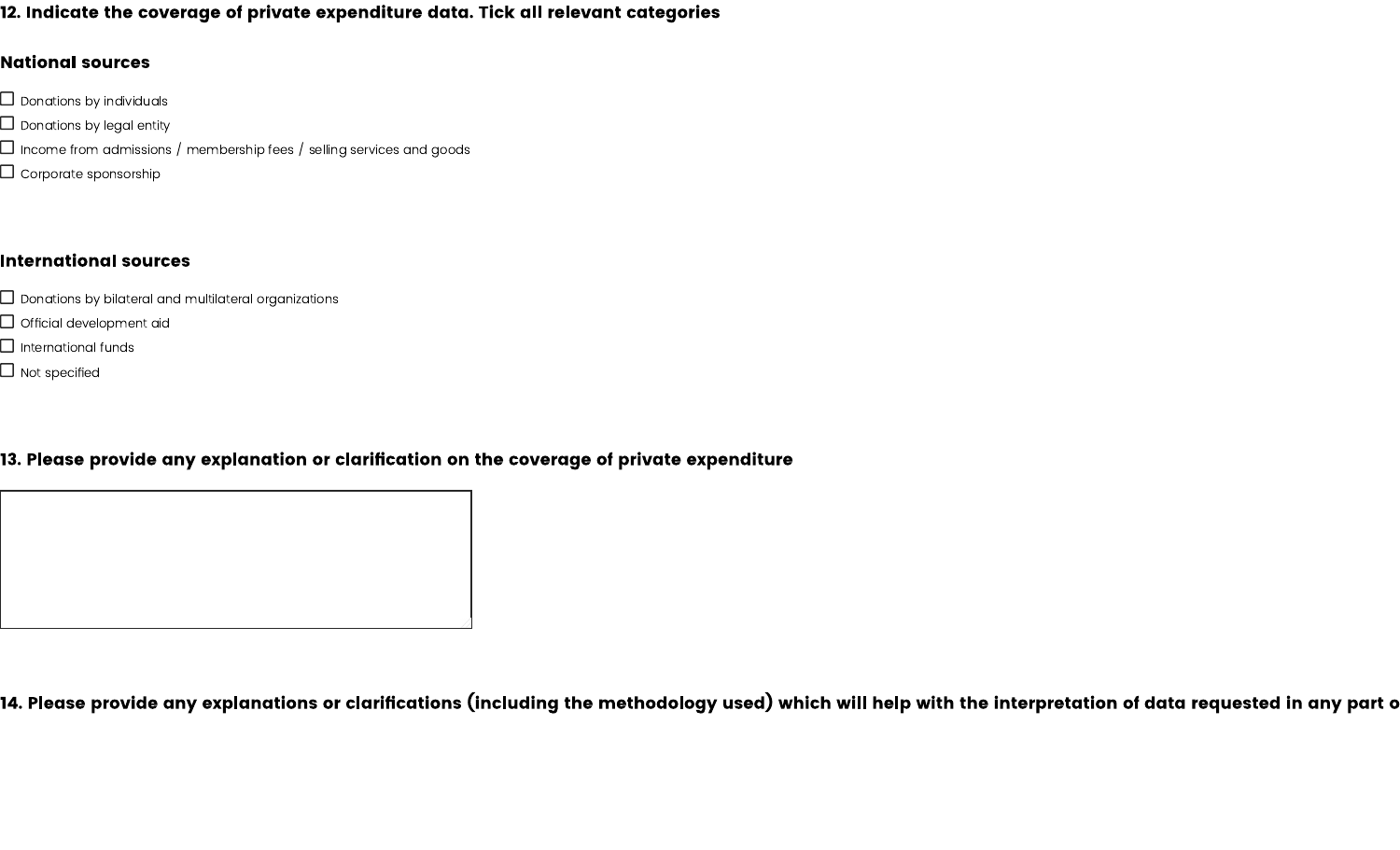

15. Please provide explanations for unanswered questions and/or incomplete tables, or any exclusion or inclusion in any part of this questionnaire



HE1: Expenditure by functions of government

# HE1: Public expenditure by purpose

| <b>Public expenditure by purpose</b>                                   | <b>Value</b><br>(in national currency) |                              |  |
|------------------------------------------------------------------------|----------------------------------------|------------------------------|--|
| In cultural activities $(including \ natural \ herimage)$ wumbers only |                                        | No qualifier<br>$\vee$       |  |
| Of which: in cultural and natural heritage                             | Numbers only                           | No qualifier<br>$\checkmark$ |  |
| Total public expenditure $(\emph{all activities})$                     | Numbers only                           | No qualifier<br>$\checkmark$ |  |

HE2: Public expenditure by level of government, type of flow and type of herita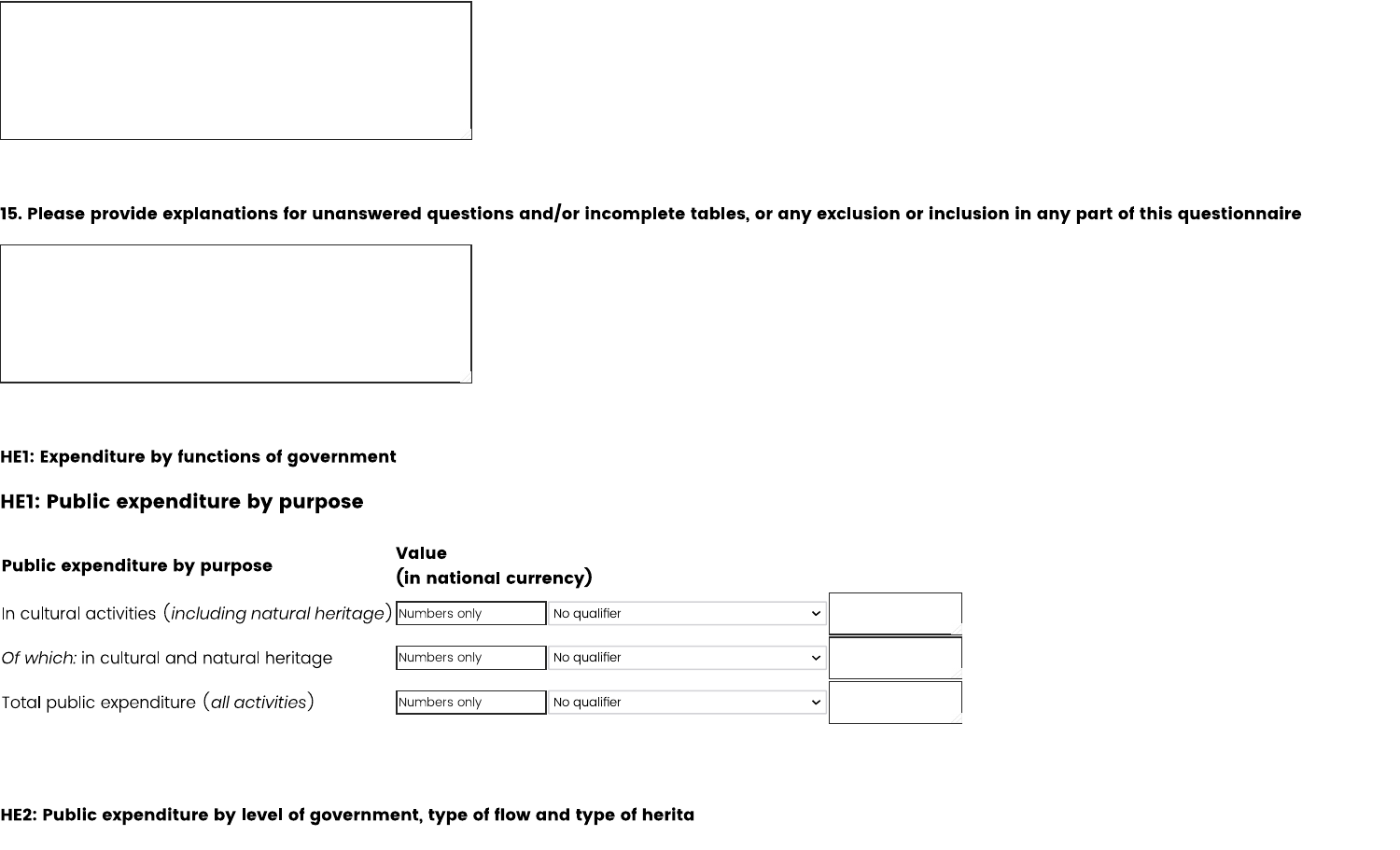# HE2: Public expenditure by level of government, type of flow and heritage

If your country can provide data for more than the three levels of government listed here (i.e., district level data within local/municipal level), it is recommended that data be included in the appropriate level. and how or why it was done.

| Level of government                     | Type of flow                                                        | Public expenditure by type of heritage<br>(in national currency) |              |                  |              |              |
|-----------------------------------------|---------------------------------------------------------------------|------------------------------------------------------------------|--------------|------------------|--------------|--------------|
|                                         |                                                                     | Cultural heritage                                                |              | Natural heritage |              | Total        |
|                                         | Direct expenditure                                                  | Numbers only                                                     | $\checkmark$ | Numbers only     | $\checkmark$ | Numbers only |
| National / Federal                      | Net Intergovernmental transfers (Regional, local) Numbers only      |                                                                  | $\checkmark$ | Numbers only     | $\checkmark$ | Numbers only |
|                                         | Total net expenditure                                               | Numbers only                                                     | $\checkmark$ | Numbers only     | $\checkmark$ | Numbers only |
|                                         | Direct expenditure                                                  | Numbers only                                                     | $\checkmark$ | Numbers only     | $\checkmark$ | Numbers only |
|                                         | Regional / State/ ProvincialNet Intergovernmental transfers (local) | Numbers only                                                     | $\checkmark$ | Numbers only     | $\checkmark$ | Numbers only |
|                                         | Total net expenditure                                               | Numbers only                                                     | $\checkmark$ | Numbers only     | $\checkmark$ | Numbers only |
| Local / Municipal                       | Direct expenditure                                                  | Numbers only                                                     | $\checkmark$ | Numbers only     | $\checkmark$ | Numbers only |
| Expenditure for all levels consolidated |                                                                     | Numbers only                                                     | $\checkmark$ | Numbers only     | $\checkmark$ | Numbers only |
|                                         |                                                                     |                                                                  |              |                  |              |              |

HE3: Public expenditure by geographical area and type of heritage

HE3: Public expenditure by geographical area and type of heritage

| <b>NGeographical,</b><br><b>Area</b> |                          | Public expenditure by type of heritage<br>(in national currency) |              |                  |              |  |              |  |  |
|--------------------------------------|--------------------------|------------------------------------------------------------------|--------------|------------------|--------------|--|--------------|--|--|
|                                      | <b>Cultural heritage</b> |                                                                  |              | Natural heritage |              |  | <b>Total</b> |  |  |
| Jrban                                | Numbers only             | No qualifier                                                     | $\checkmark$ | Numbers only     | No qualifier |  | Numbers only |  |  |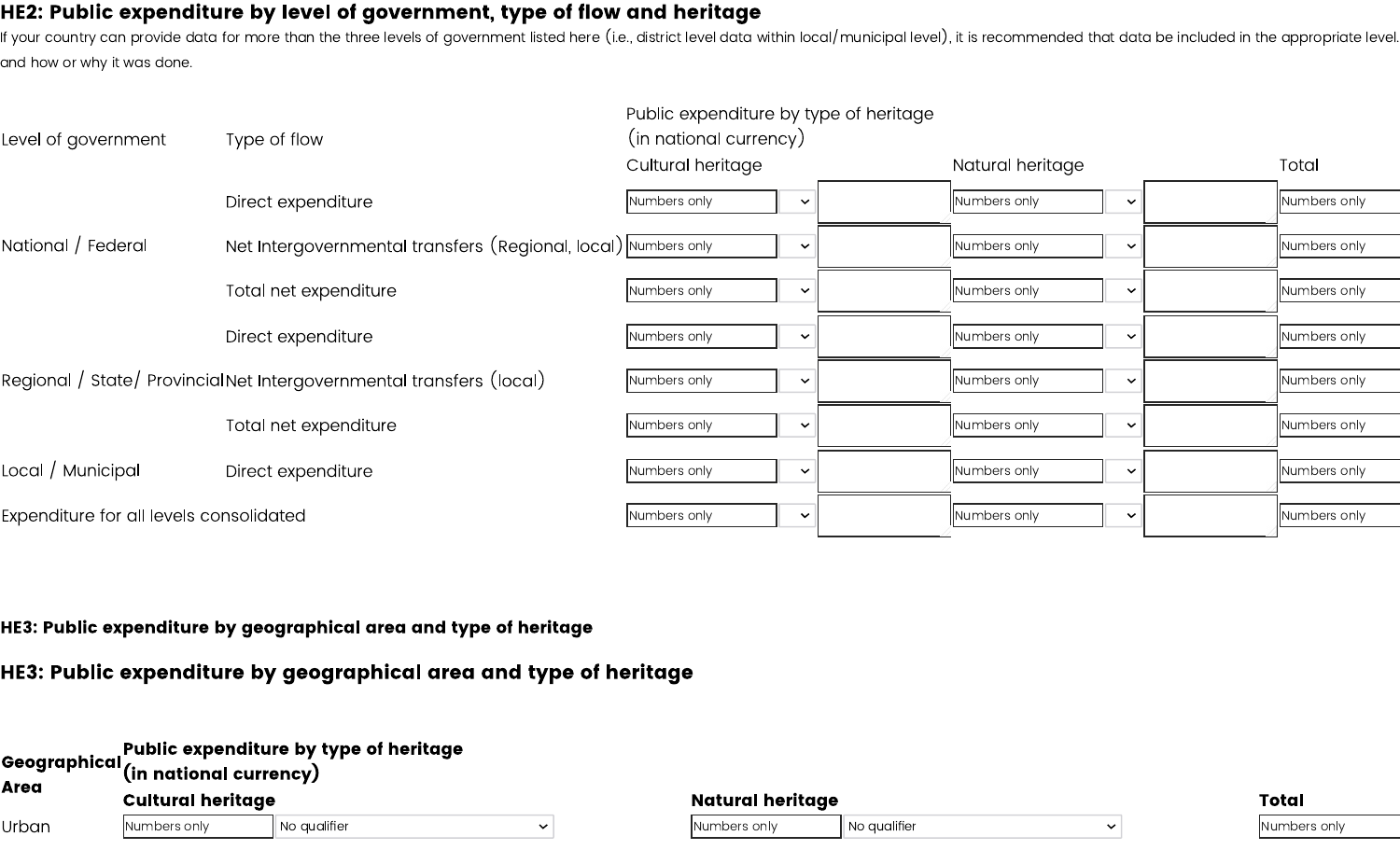| Rural | Numbers only | $\parallel$ No qualifier | Numbers only | No qualifier<br>$\overline{\phantom{a}}$ | Numbers only |
|-------|--------------|--------------------------|--------------|------------------------------------------|--------------|
| Total | Numbers only | No qualifier             | Numbers only | No qualifier<br>$\overline{\phantom{0}}$ | Numbers only |

Preferred sources of data include financial reports from heritage institutions / business register, structural business statistics or survey on heritage institutions.

## HE4: Expenditure by sector and type of heritage

# HE4: Expenditure by sector and type of heritage

| Expenditure<br>by sector  | <b>Type of heritage</b>  |              |                               |                         |                                       |               |              |  |  |  |
|---------------------------|--------------------------|--------------|-------------------------------|-------------------------|---------------------------------------|---------------|--------------|--|--|--|
| (in national<br>currency) | <b>Cultural heritage</b> |              |                               | <b>Natural heritage</b> | <b>Total</b>                          |               |              |  |  |  |
| Public                    | Numbers only             | No qualifier | Comments only<br>$\checkmark$ | Numbers only            | No qualifier                          | Comments only | Numbers only |  |  |  |
| <sup>2</sup> rivate       | Numbers only             | No qualifier | Comments only<br>$\checkmark$ | Numbers only            | Il No qualifier<br>$\checkmark$       | Comments only | Numbers only |  |  |  |
| Total                     | Numbers only             | No qualifier | Comments only<br>$\checkmark$ | Numbers only            | <sup>1</sup> No qualifier<br>$\vee$ 1 | Comments only | Numbers only |  |  |  |

Preferred sources of data include financial reports from heritage institutions / business register, structural business statistics and survey of heritage institutions